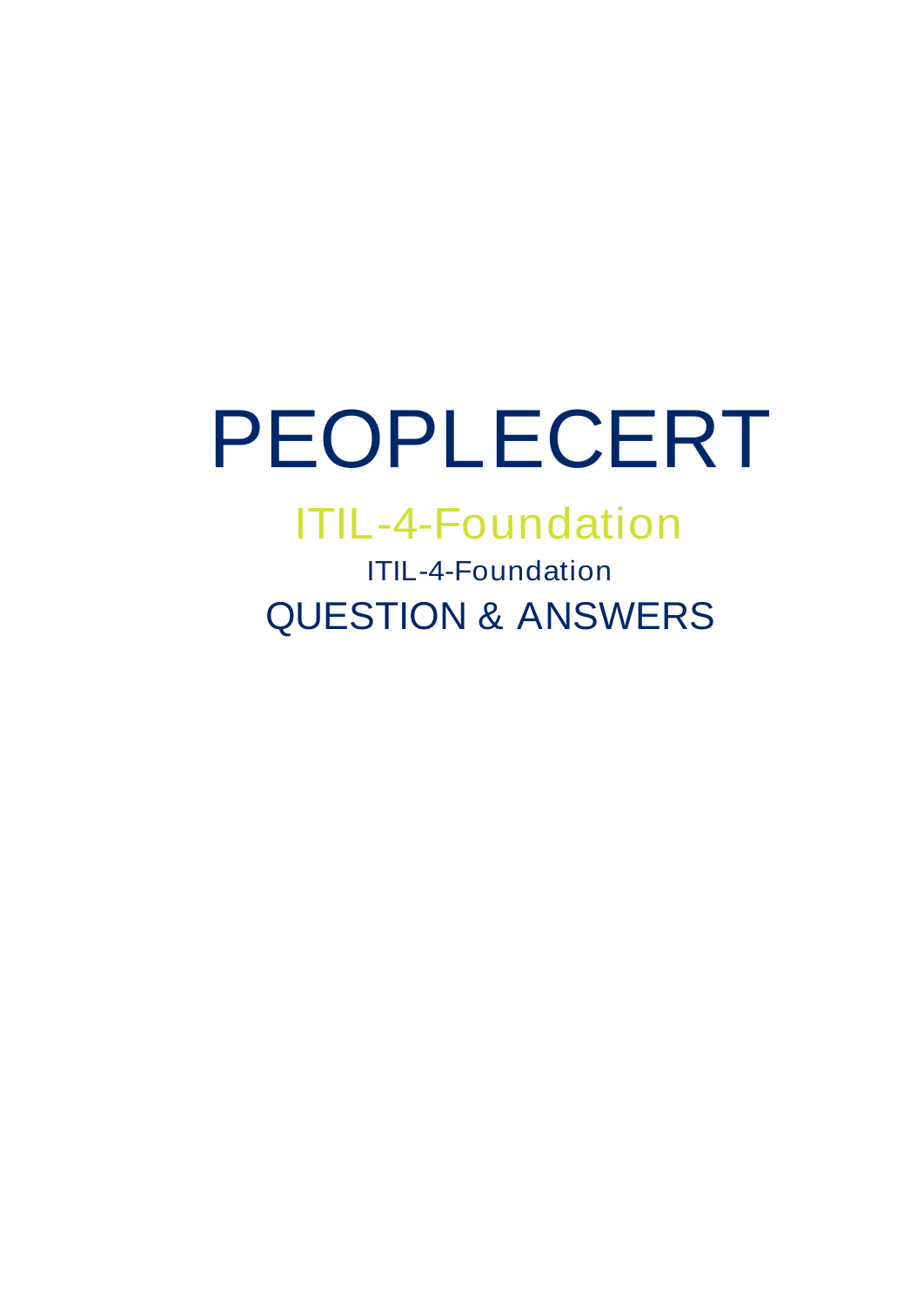What is an IT asset?

- A. The removal of anything that could have a direct or indirect effect on services
- B. Any component that needs to be managed in order to deliver a service
- C. A request from a user that initiates a service action
- D. Any financially valuable component that can contribute to delivery of an IT product or service

## Correct Answer:D

#### Explanation/Reference:

Reference: [https://www.bmc.com/blogs/itil-service-request-management/](http://www.bmc.com/blogs/itil-service-request-management/)

## QUESTION 2

Which statement about a 'continual improvement register' is CORRECT?

- A. It should be managed at the senior level of theorganization
- B. It should be used to capture userdemand
- C. There should only be one for the wholeorganization
- D. It should be re-prioritized as ideas aredocumented

#### Correct Answer:D

#### QUESTION 3

What is a means of enabling value co-creation by facilitating outcomes that customers want to achieve,

without the customer having to manage specific costs and risks?

- A. Service management
- B. Continual improvement
- C. A service
- D. An IT asset

Correct Answer: C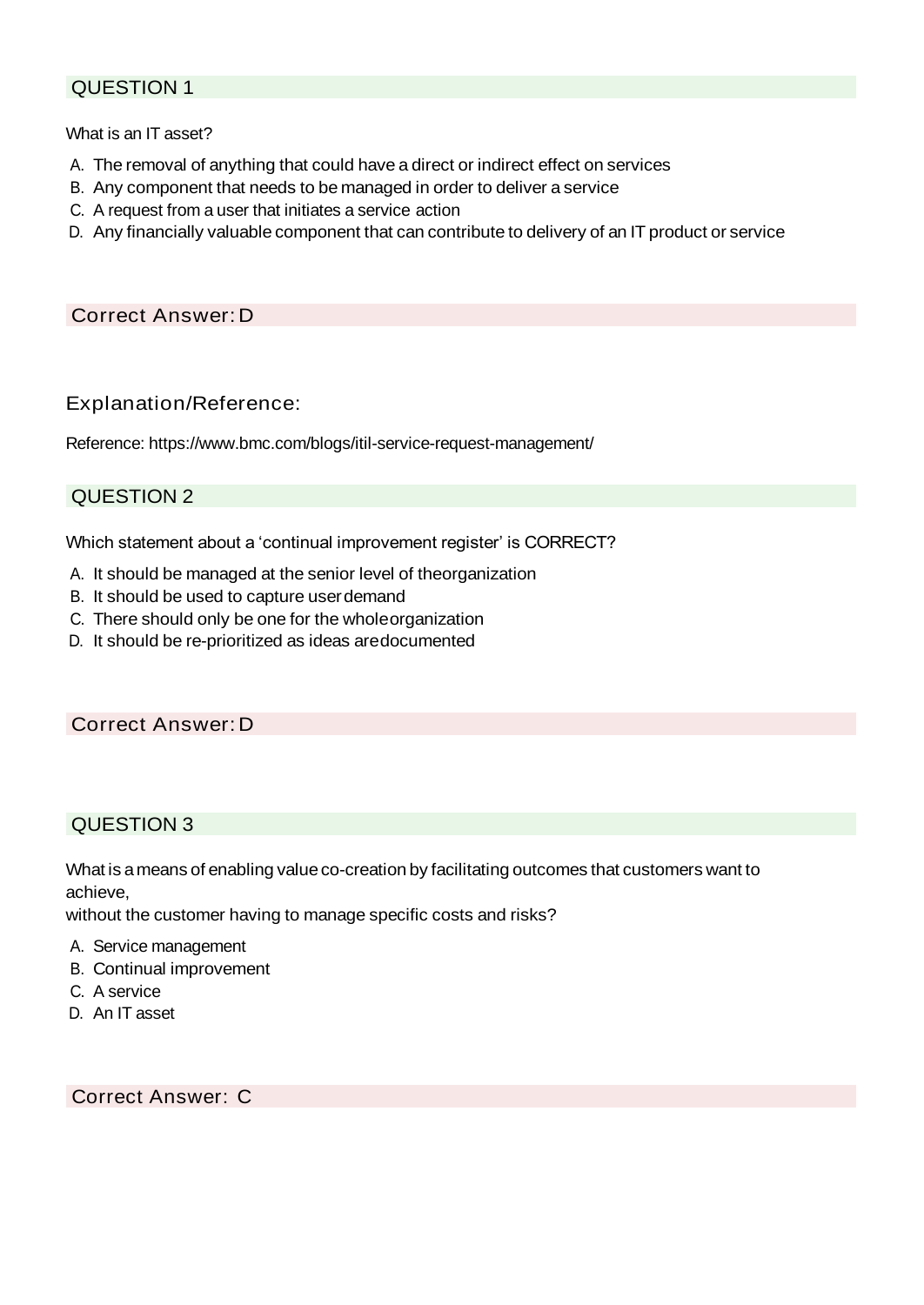How does a service consumer contribute to the reduction of disk?

- A. By paying for theservice
- B. By managing server hardware
- C. By communicating constraints
- D. By managing staff availability

#### Correct Answer: C

#### QUESTION 5

Which practice provides visibility of the organization's services by capturing and reporting on service performance?

- A. Service desk
- B. Service level management
- C. Service request management
- D. Service configuration management

#### Correct Answer: B

#### QUESTION 6

Which directly assists with the diagnosis and resolution of simple incidents?

- A. Scripts for collecting user information
- B. Use of shift working patterns
- C. Fulfillment of servicerequests
- D. Creation of atemporary team

#### Correct Answer: A

## QUESTION 7

Which statement about the service value chain isCORRECT?

- A. The service value chain converts value into demand
- B. Each value chain activity uses different combinations of practices to convert inputs into outputs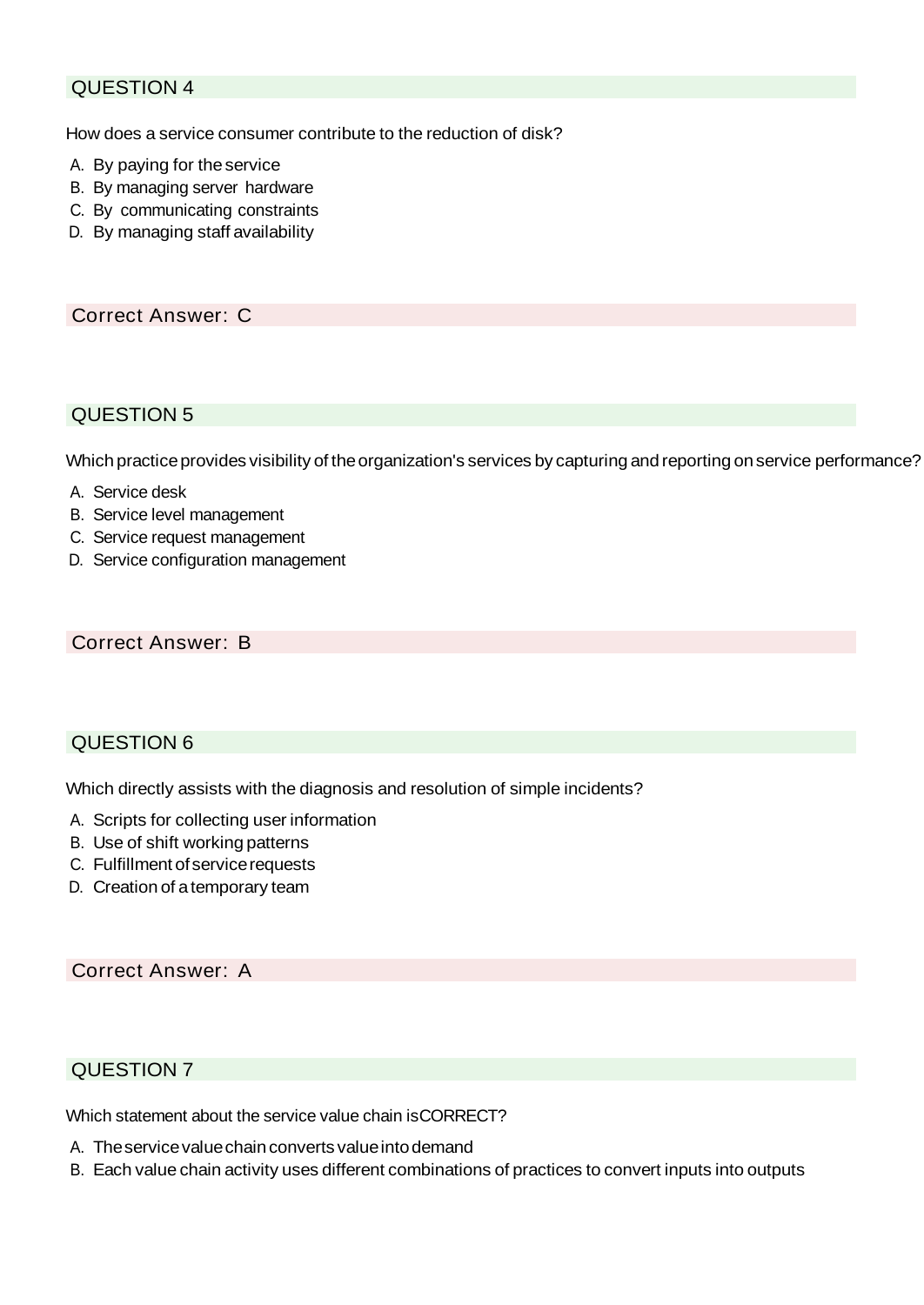- C. Each value chain activity identifies a requirement for resources from an external supplier
- D. Theservicevaluechainuses valuestreams todescribeacombinationofconsumers and providers

Correct Answer: B

## QUESTION 8

Which practice is responsible for moving new or changed components to live or otherenvironments?

- A. Release management
- B. Deployment management
- C. Change enablement
- D. Supplier management

#### Correct Answer: B

#### Explanation/Reference:

Reference: [https://www.sysaid.com/blog/entry/itil-4-practices-whats-new-and-changed](http://www.sysaid.com/blog/entry/itil-4-practices-whats-new-and-changed)

#### QUESTION 9

Which practice needs people who understand complex systems and have creative and analytical skills?

- A. Change enablement
- B. Service level management
- C. Service request management
- D. Problem management

#### Correct Answer:D

## QUESTION 10

Which practice has a purpose that includes aligning the organization's practices and services with changing business needs?

- A. Relationship management
- B. Continual improvement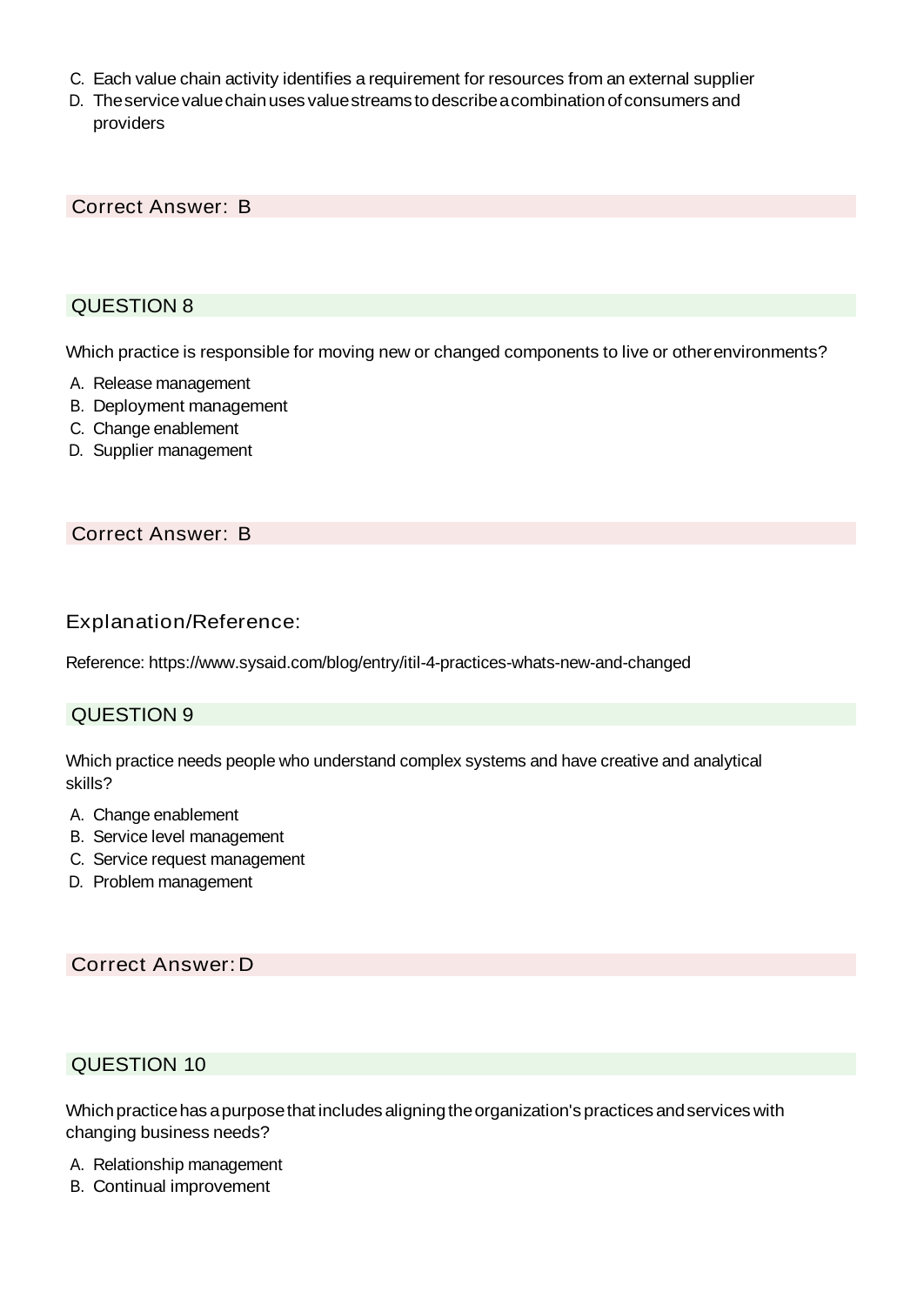- C. Service configuration management
- D. Service level management

Correct Answer: B

## QUESTION 11

What term is used to describe whether a service will meet availability, capacity and security requirements?

- A. Outcomes
- B. Value
- C. Utility
- D. Warranty

#### Correct Answer:D

## QUESTION 12

Which competencies are required by the 'service level management' practice?

- A. Problem investigation and resolution
- B. Incident analysis and prioritization
- C. Business analysis and commercial management
- D. Balanced scorecard reviews and maturity assessment

Correct Answer: C

## QUESTION 13

Which activity is part of the 'continual improvement' practice?

- A. Populating and maintaining the asset register
- B. Providing a clear path for users to report issues, queries, and requests
- C. Delivering tactical and operational engagement with customers
- D. Identifying and logging opportunities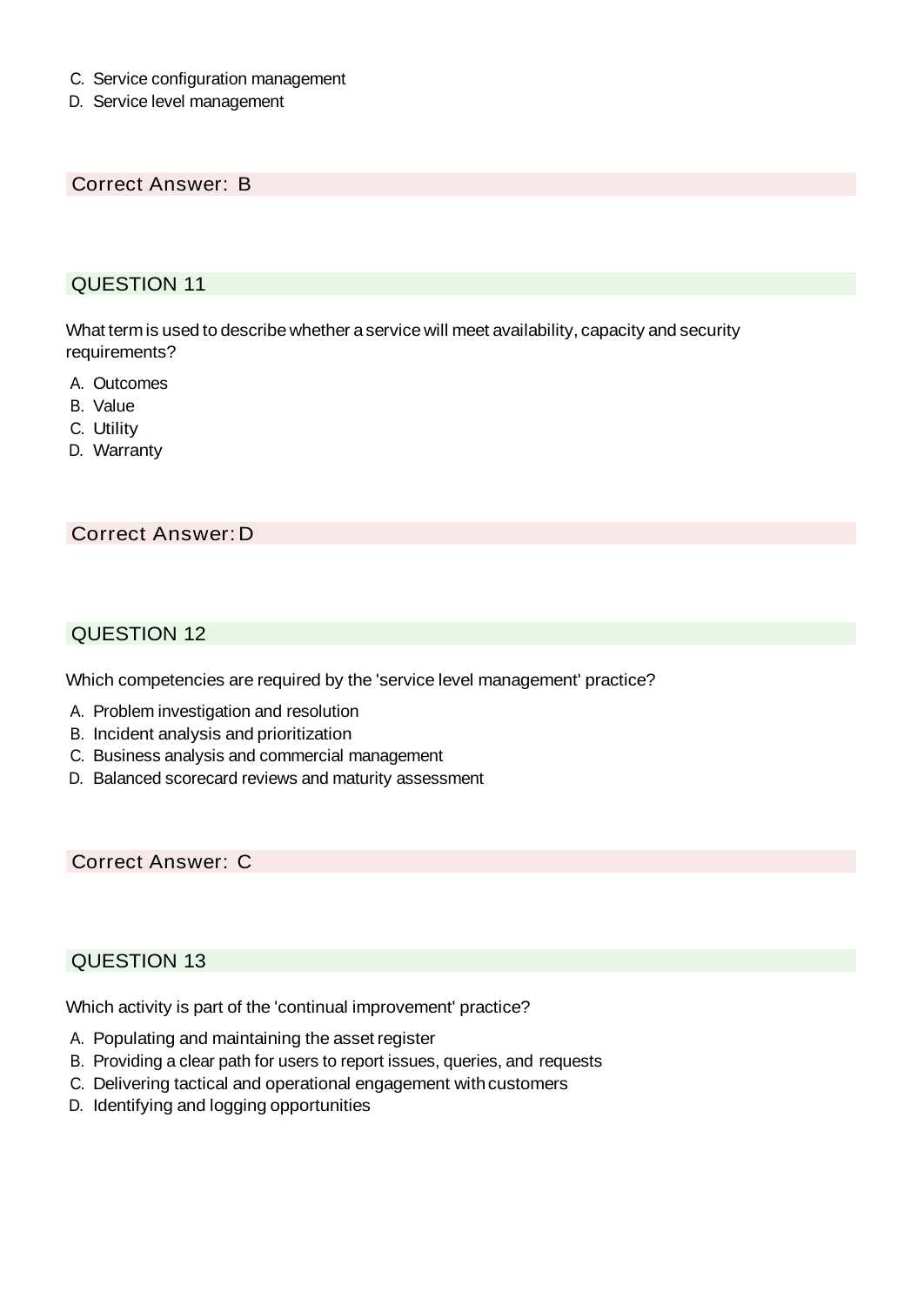Which helps to streamline the fulfilment of service requests?

- A. Understanding which service requests can be accomplished with limited approvals
- B. Creating new workflows for every servicerequest
- C. Separating requests relating to service failures from the degradation of services
- D. Eliminating service requests which have complex workflows

Correct Answer: A

#### QUESTION 15

What aspect of 'service level management' asks service consumers what their work involves and how technology helps them?

- A. Customer engagement
- B. Operational metrics
- C. Business metrics
- D. Customer feedback

## Correct Answer: A

#### QUESTION 16

Which statement about service desks is CORRECT?

- A. The service desk should work in close collaboration with support and development teams
- B. The service desk should rely on self-service portals instead of escalation to support teams
- C. The service desk should remain isolated from technical supportteams
- D. The service desk should escalate all technical issues to support and development teams

Correct Answer: A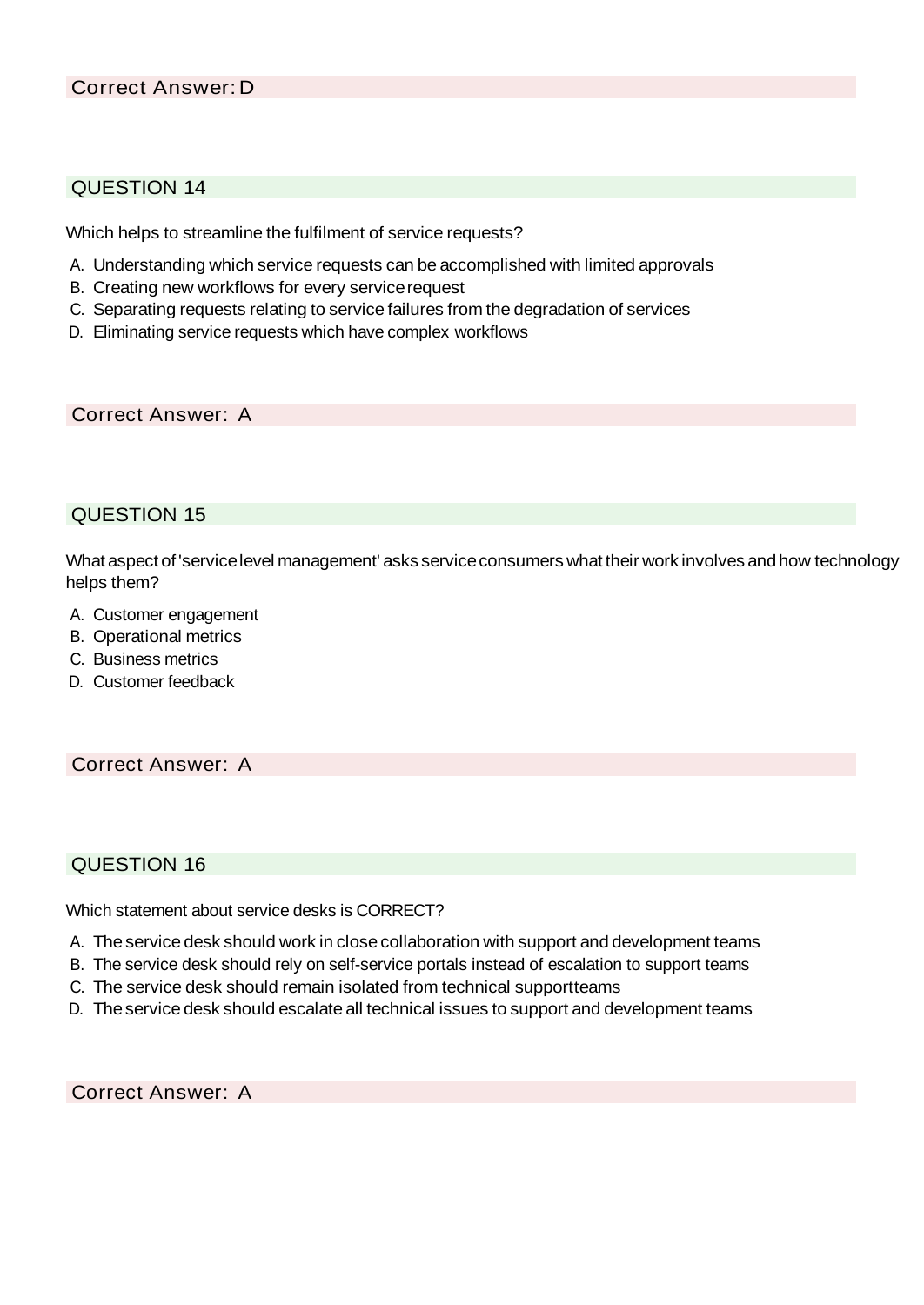Which Practice includes management of workarounds and known errors?

- A. Monitoringandeventmanagement
- B. Service configuration management
- C. Problem management
- D. Incident management

## Correct Answer: C

#### Explanation/Reference:

#### What is problem management?

The purpose of problem management is to reduce the likelihood and impact of incidents by identifying actual and potential causes of incidents, and managing workarounds and known errors. Problems are related to incidents, but it is important to differentiate them in the way they are managed: Incidents have an impact on users or business processes, and must be resolved so that normal business

activity can take place.

Problems are the causes of incidents therefore they require investigation and analysis to identify the causes, develop workarounds, and recommend longer-term resolution. This reduces the number and impact of future incidents.

#### QUESTION 18

Which are the elements of process control?

- A. Inputs, outputs and triggers
- B. Work instructions, procedures and roles
- C. Resources, capabilities and metrics
- D. Process owner, policy and objectives

#### Correct Answer:D

#### QUESTION 19

Which practice provides users with a way to get various requests arranged, explained and coordinated?

- A. Service level management
- B. Relationship management
- C. Continual improvement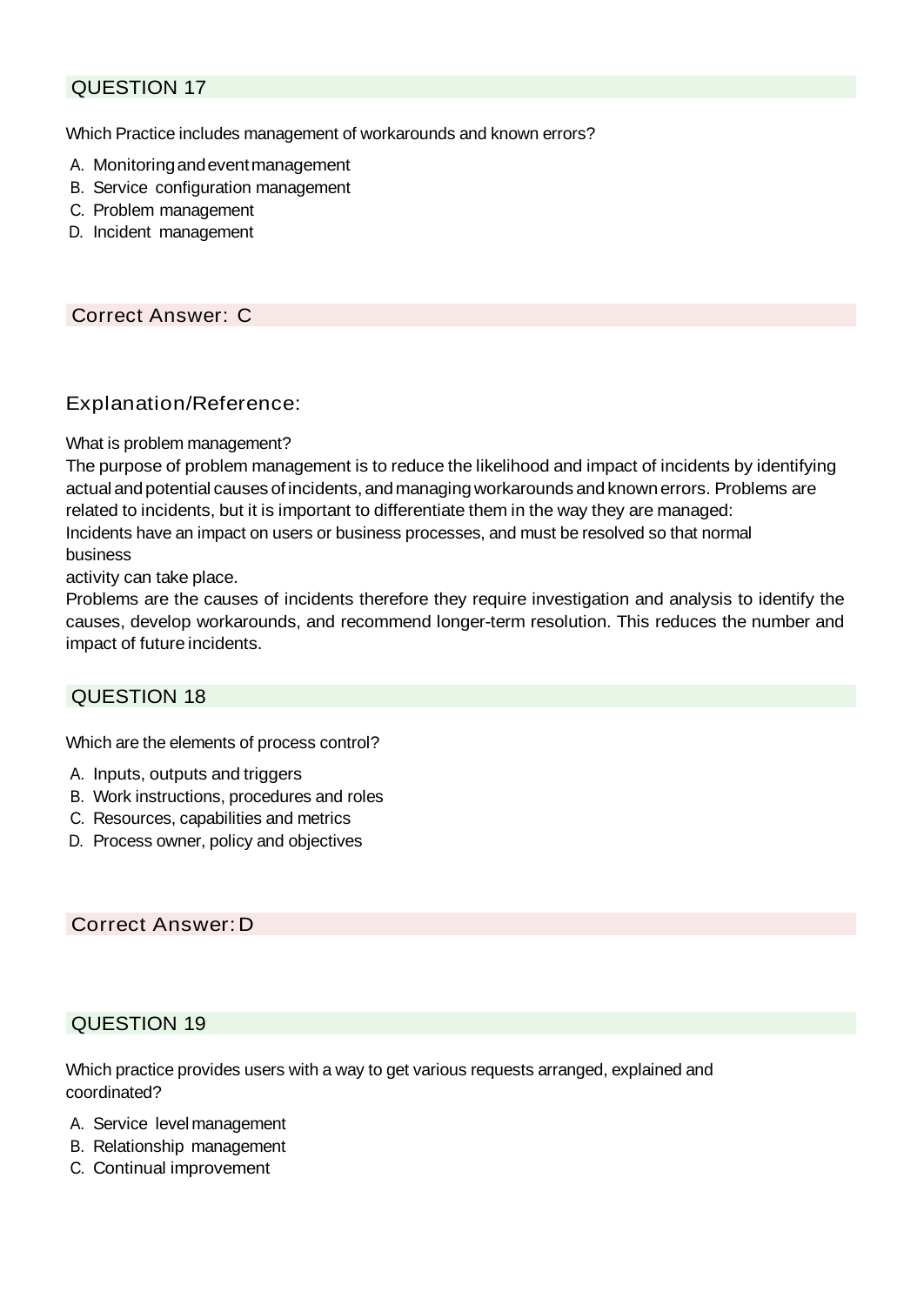# Correct Answer:D

## Explanation/Reference:

Over time, the focus of service desks has broadened from simply logging and resolving technical issues, to

proving more comprehensive support for people and the business. They are increasingly being used to get

various matters arranged, explained, and coordinated. The service desk has a major influence on user experience and how the service provider is perceived by the users. By understanding and acting on the business context of transactional activity (i.e. logging tickets), theservice desk is better placed to add value to the organization.

Reference: [https://www.bmc.com/blogs/itil-service-desk/](http://www.bmc.com/blogs/itil-service-desk/)

#### QUESTION 20

What is an output?

- A. A possible event that could cause harm or loss
- B. Something created by carrying out anactivity
- C. A result for a stakeholder
- D. A change of state that has significance for the management of a configuration item

#### Correct Answer: B

#### QUESTION 21

Which statement about change authorities is CORRECT?

- A. Change authorities are only required for authorizing emergencychanges
- B. Change authorities are assigned when each change is deployed
- C. Change authorities are only required for authorizing normalchanges
- D. Change authorities are assigned for each type of change and change model

Correct Answer:D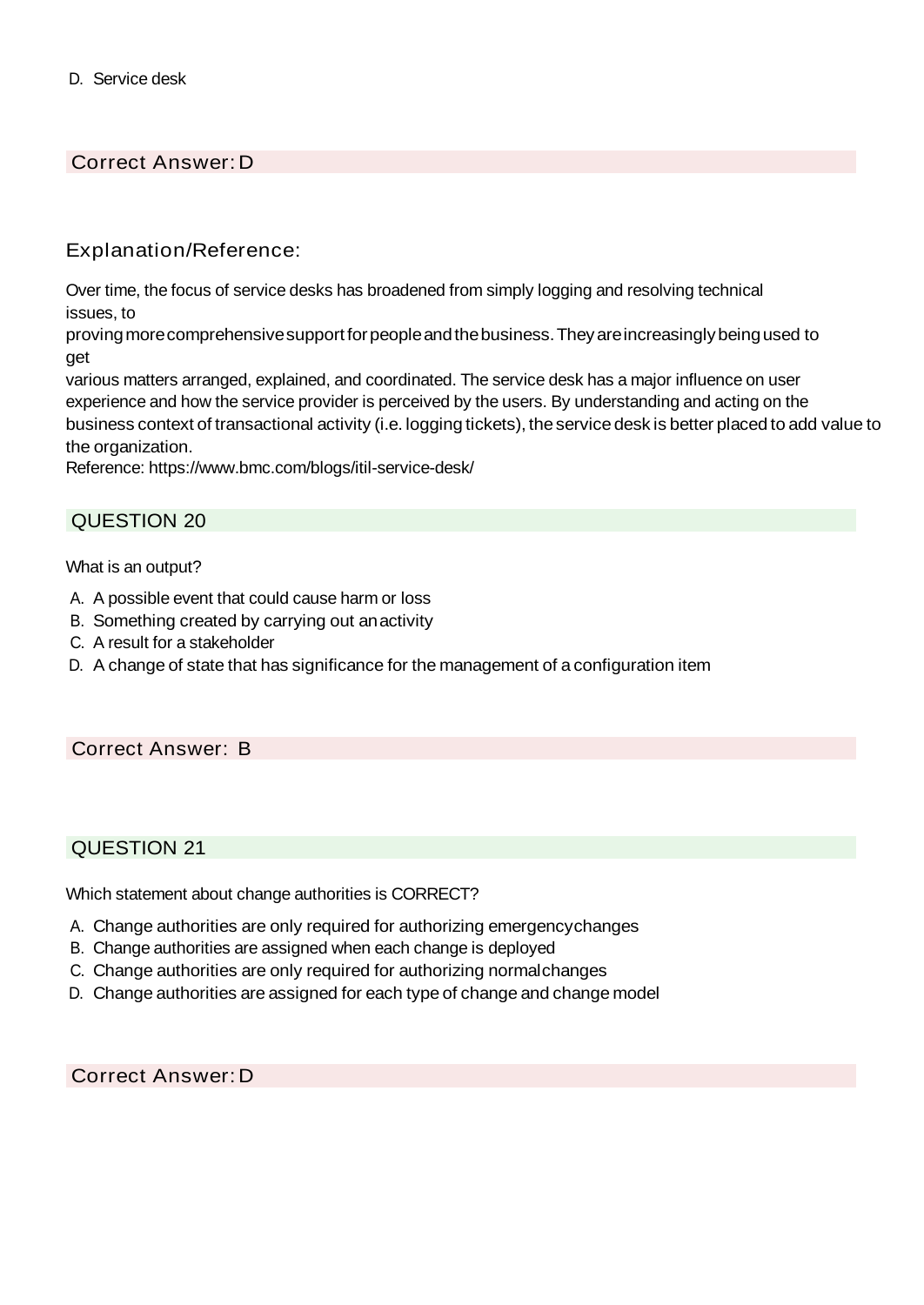Which guiding principle says that services and processes should NOT provide a solution for every exception?

- A. Keep it simple and practical
- B. Think and work holistically
- C. Optimize and automate
- D. Collaborate and promote visibility

Correct Answer: A

#### QUESTION 23

Identify the missing word in the following sentence.

A [?] is the addition, modification, or removal of anything that could have a direct or indirect effect on services

- A. problem
- B. risk
- C. change
- D. configuration item

## Correct Answer: C

## QUESTION 24

What is required by all service desk staff?

- A. Excellent technical knowledge
- B. Root cause analysis skills
- C. Demonstration of emotional intelligence
- D. Knowledge of telephony technology

Correct Answer: C

## QUESTION 25

What is defined as an unplanned interruption or reduction in the quality of a service?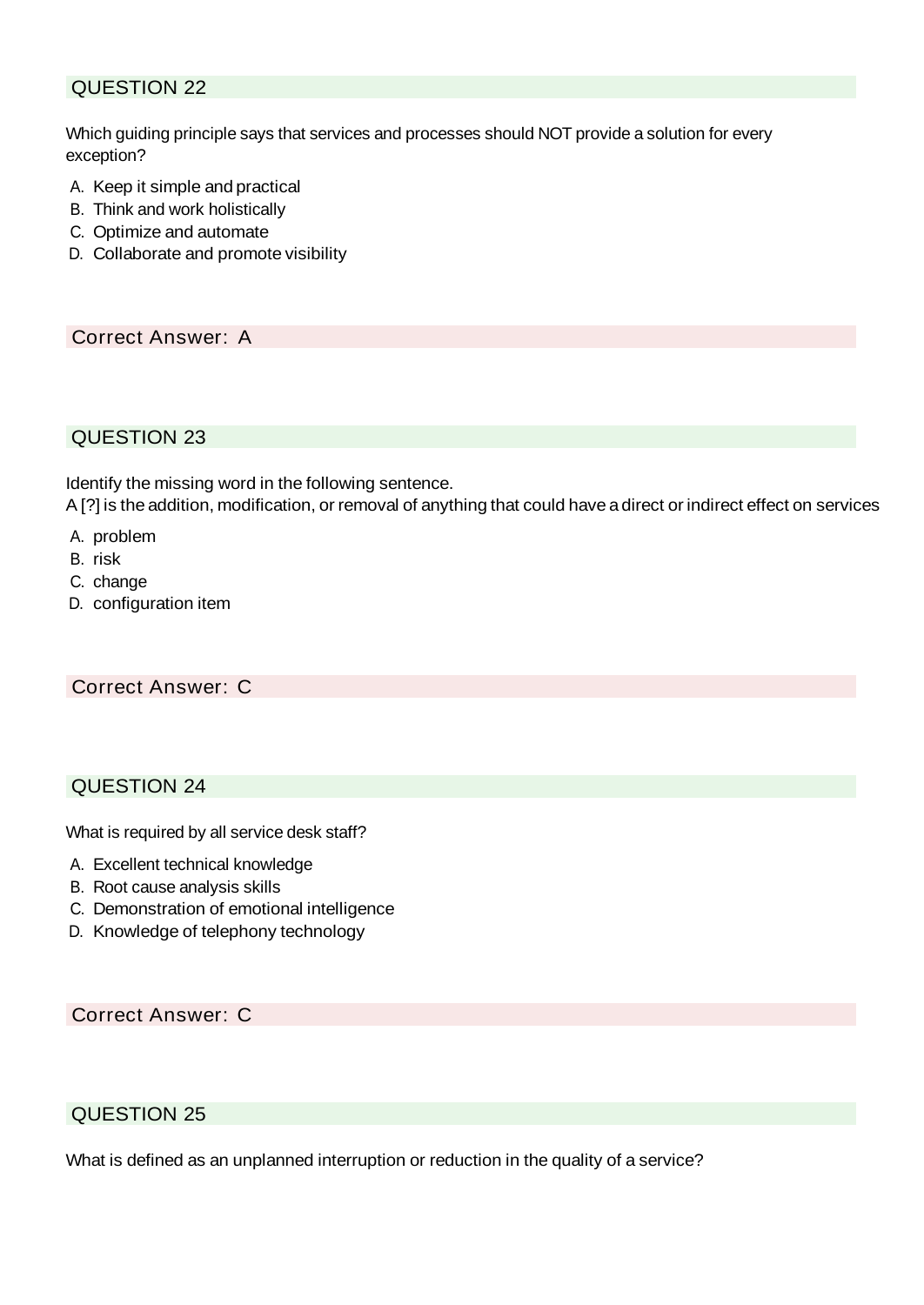- A. An incident
- B. A problem
- C. A change
- D. An event

Correct Answer: A

# QUESTION 26

Which practice provides support for managing feedback, compliments and complaints from users?

- A. Change control
- B. Service request management
- C. Problem management
- D. Incident management

# Correct Answer: B

#### QUESTION 27

Which statement about IT service management is CORRECT? D18912E1457D5D1DDCBD40AB3BF70D5D

- A. It is performed by customers using a mix of IT systems, services and processes
- B. It is performed by IT service providers using a mix of suppliers and their products
- C. It is performed by the service desk using a mix of people, process and technology
- D. It is performed by IT service providers using a mix of people, process and technology

Correct Answer:D

## QUESTION 28

Which describes a CORRECT approach to change authorization?

- A. Changes includedinthechangeschedulearepre-authorizedanddonotneedadditional authorization
- B. formal changes should be assessed and authorized before they are deployed
- C. Emergency changes should be authorized by as many people as possible to reduce risk
- D. formal changes aretypically implemented as service requests and authorized by theservicedesk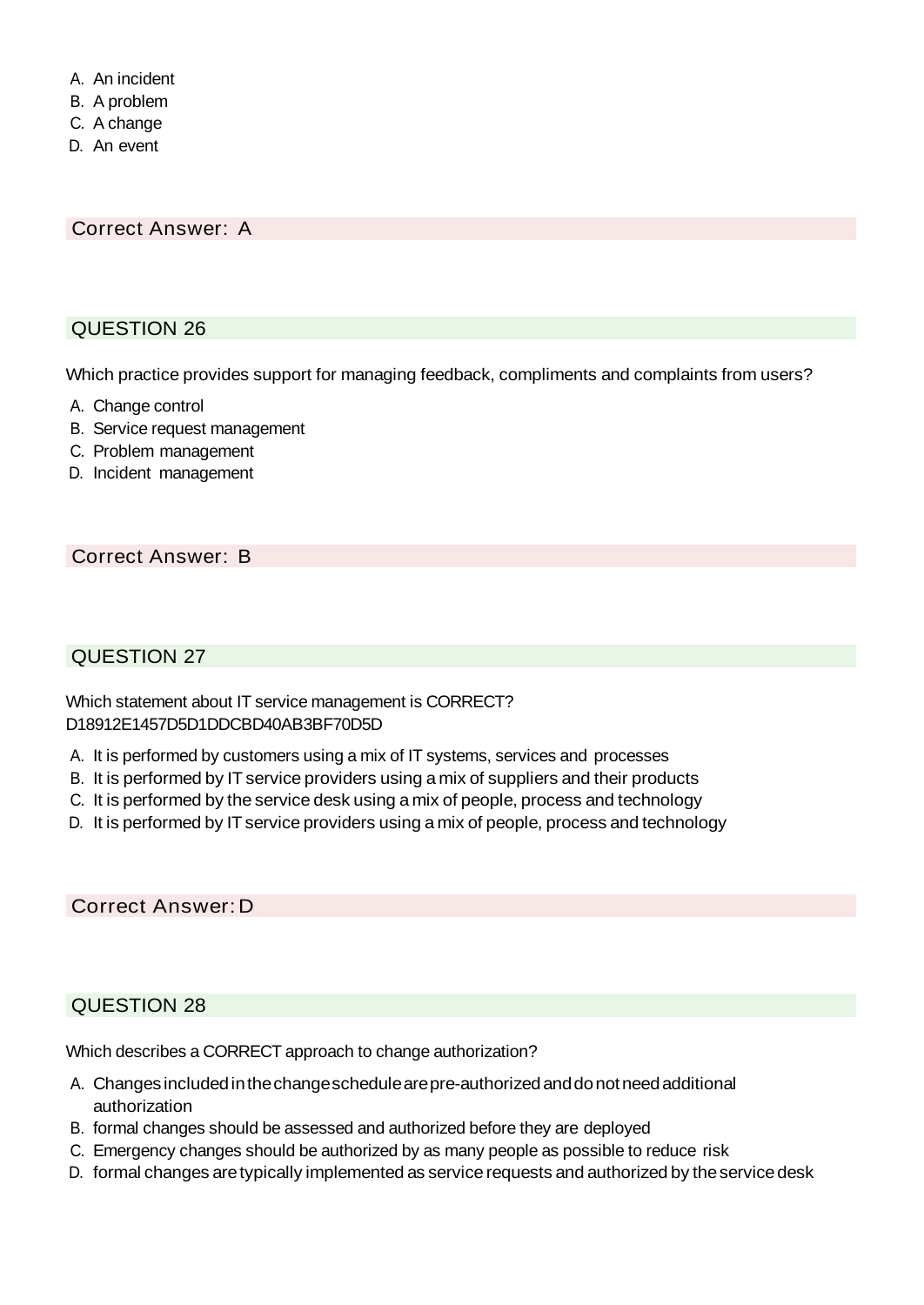Which is a purpose of the 'service desk' practice?

- A. To reduce the likelihood and impact of incidents by identifying actual and potential causes of incidents
- B. To capture demand for incident resolution and servicerequests
- C. To set clear business-based targets for service performance
- D. To maximize the number of successful IT changes by ensuring risks are properly assessed

#### Correct Answer: B

#### QUESTION 30

What should be considered as part of the 'partners and suppliers' dimension?

- A. The level of integration and formality involved in the relationships between organizations
- B. The activities, workflows, controls and procedures needed to achieve the agreed objectives
- C. Theinformation created, managed and used in thecourseof serviceprovision and consumption
- D. The required skills and competencies of teams and individual members of the organization

#### Correct Answer: A

#### QUESTION 31

Which statement about outcomes is CORRECT?

- A. An outcome can be enabled by more than oneoutput
- B. Outcomes are how the service performs
- C. An output can be enabled by one or more outcomes
- D. An outcome is a tangible or intangible activity

Correct Answer: A